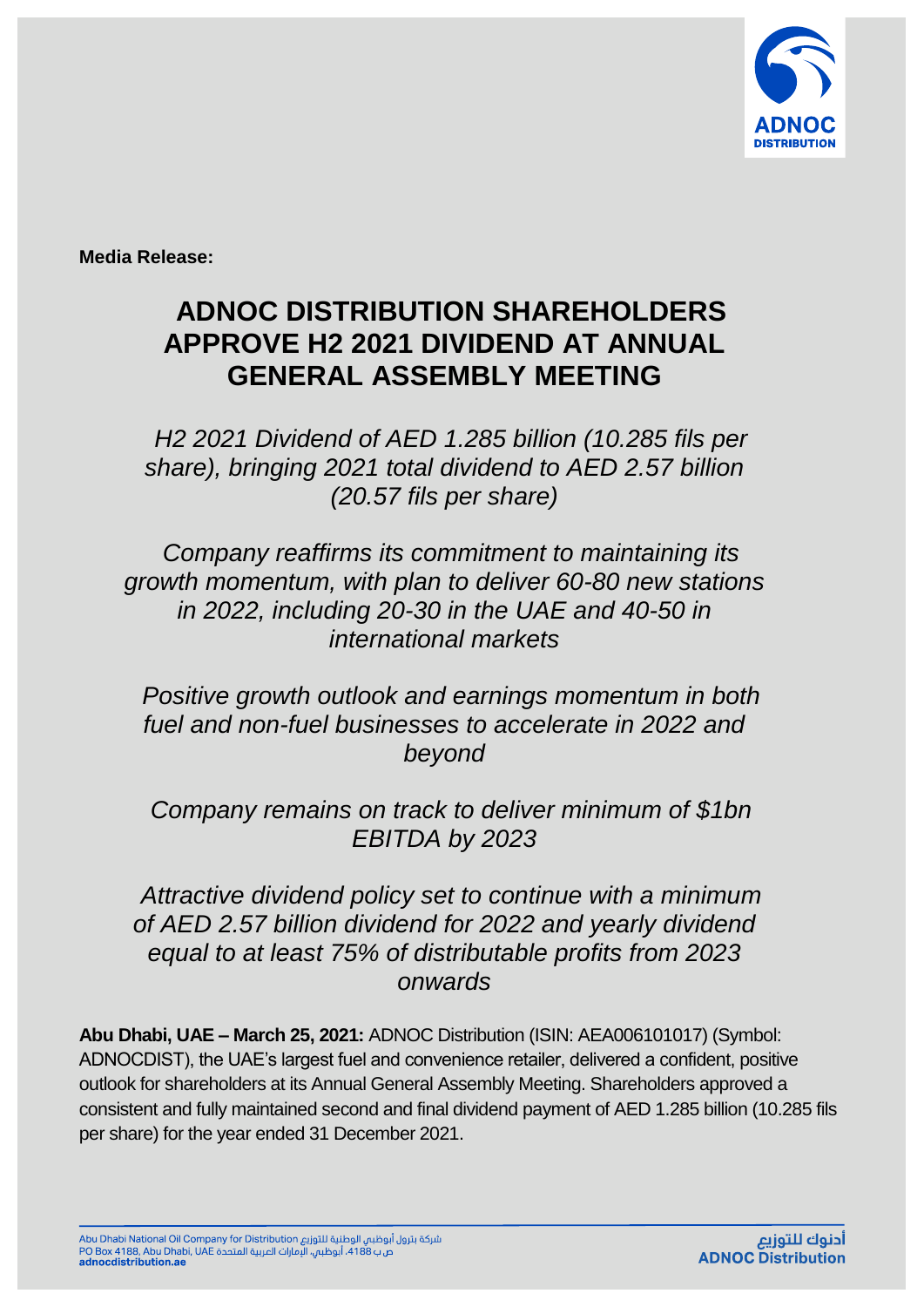

This dividend payment comes on top of an interim AED 1.285 billion (10.285 fils per share) dividend payment for the first half of 2021, which was paid in October 2021, resulting in a full-year dividend of AED 2.57 billion (20.57 fils per share). This is not only consistent with ADNOC Distribution's approved dividend policy but a clear indicator of the company's ability to provide and maintain strong value for shareholders.

Having increased its network in the UAE to 462 stations in 2021, its international expansion was a prominent focus throughout last year, with the operationalizing of 40 stations in the key market of Saudi Arabia. The company also increased exports of its lubricants business, ADNOC Voyager, to a total of 19 countries across three continents.

ADNOC Distribution's resilient growth and solid outlook, has enabled the progressive dividend policy for investors. Its dividend policy sets a dividend of minimum AED 2.57 billion for 2022, providing visible payback to shareholders until April 2023. The dividend policy for the years thereafter sets a dividend equal to at least 75% of distributable profits. ADNOC Distribution remains confident and steadfast in the delivery of its strategic commitments and sustainable returns for its shareholders.

Speaking at the General Assembly meeting (AGM), H.E. Dr. Sultan Ahmed Al Jaber, Chairman of ADNOC Distribution, welcomed shareholders to the AGM and reaffirmed ADNOC Distribution's commitment to maintaining its growth momentum in 2022 and beyond.

"ADNOC Distribution is well positioned to grow its earnings amid economic recovery and driven by our expansion in domestic and international markets, while continuing to explore new opportunities to accelerate growth. The company remains committed to pursuing its expansion plans, locally and internationally. In 2022, are planning for 60 to 80 new stations, including 20 to 30 in the UAE and 40 to 50 new stations in international markets, including Saudi Arabia."

Furthermore, the company's continued attractiveness in both local and international investor markets was highlighted through its inclusion in both the MSCI and FTSE Emerging Market Indices in 2021.

ADNOC Distribution recorded resilient financial results in 2021, in line with analyst expectations with a Net Profit of 2.2 billion and earnings before interest, tax, depreciation and amortization (EBITDA) of AED 3.1 billion. The end of 2021 saw a recovery in fuel volumes, as well as double digit growth in volume in the strategic Dubai market, supporting a solid performance for the year as the country continued to recover from the restrictions imposed by the COVID-19 pandemic.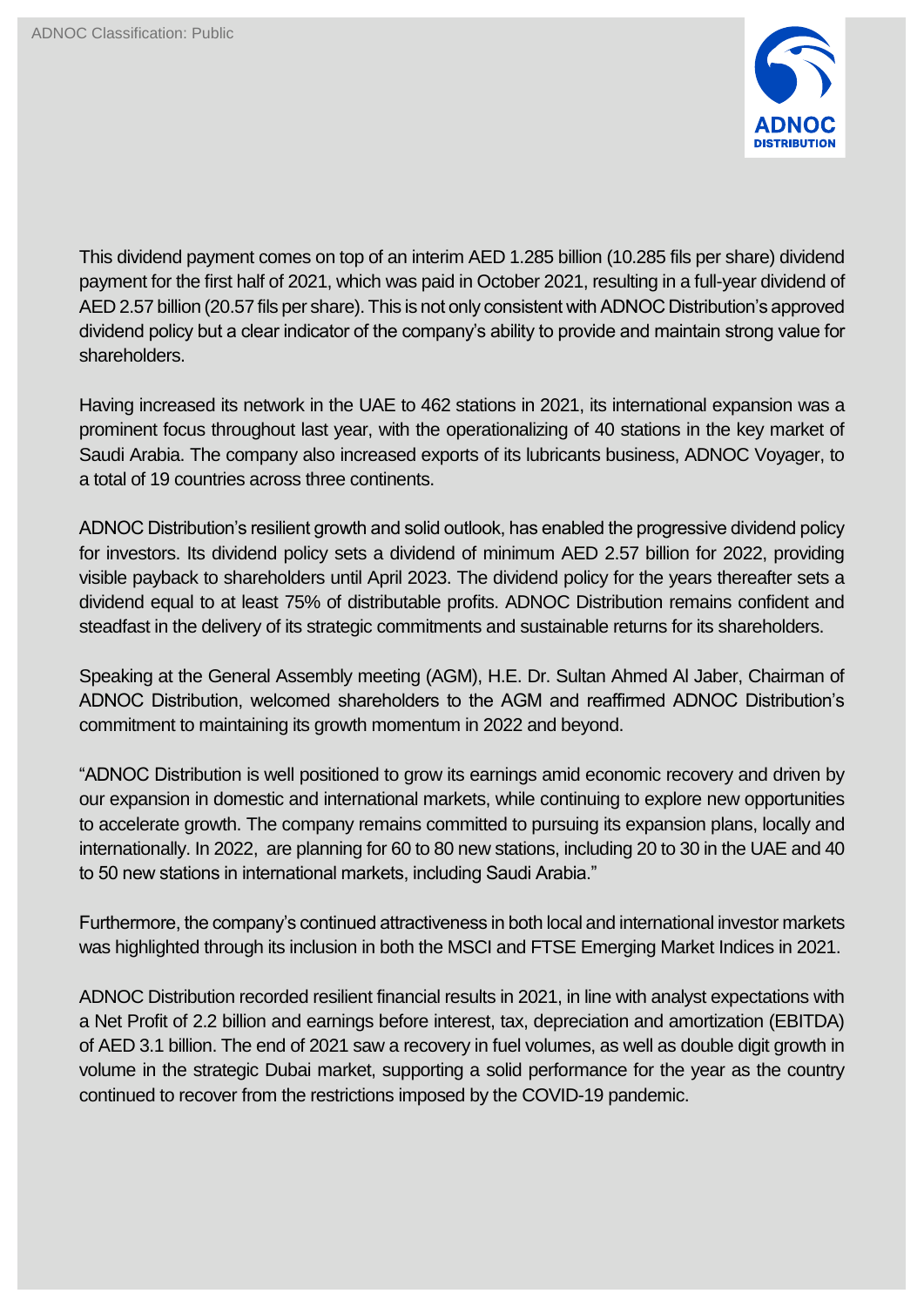

H.E. Dr. Sultan Al Jaber added: "Our business landscape is fundamentally shifting, and ADNOC Distribution is leading this fuel retail transformation. We understand that consumers want greater convenience, and exceptional service, brought through digital innovation and a commitment to delivering balanced economic growth with environmental responsibility.

"We are constantly innovating to further reduce the carbon intensity of our operations and provide a diversified energy mix for our customers that meets the demands of today, while energizing the way for tomorrow."

Eng. Bader Saeed Al Lamki, CEO, ADNOC Distribution, said: "In 2021, we delivered sound and strategic growth. Our focus on continued expansion in the UAE was complimented by the development of our business in international markets, namely Saudi Arabia., I am confident in the progress we have, and continue, to make. We drive forward with smart, sustainable growth, and the spirit of innovation that propels our vision to deliver quality, consistently.

"I am secure in our continued focus on diverse national and international growth. That together with an unwavering commitment to delivering quality, innovative and sustainable mobility products and solutions will see us meet and exceed our growth objectives for many years to come."

# # #

For investor relations, please contact: [IR@adnocdistribution.ae](mailto:IR@adnocdistribution.ae)

For media inquiries, please contact: [media@adnocdistribution.ae](about:blank)

## **About ADNOC Distribution**

ADNOC Distribution, listed on the Abu Dhabi Securities Exchange (ADX) under the symbol "ADNOCDIST", is the leading fuel distributor and convenience store operator in the UAE. ADNOC Distribution operates 462 retail fuel stations, 346 convenience stores as of 31 December 2021 and is the leading marketer and distributor of fuels to commercial, industrial and government customers throughout the UAE. ADNOC Distribution is the only fuel retailer operating in all seven emirates in the UAE, and in 2018 expanded its retail fuels operations internationally in the Kingdom of Saudi Arabia where it operates 40 retail fuel stations as of 31 December 2021. To find out more, visit [www.adnocdistribution.ae.](http://www.adnocdistribution.ae/)